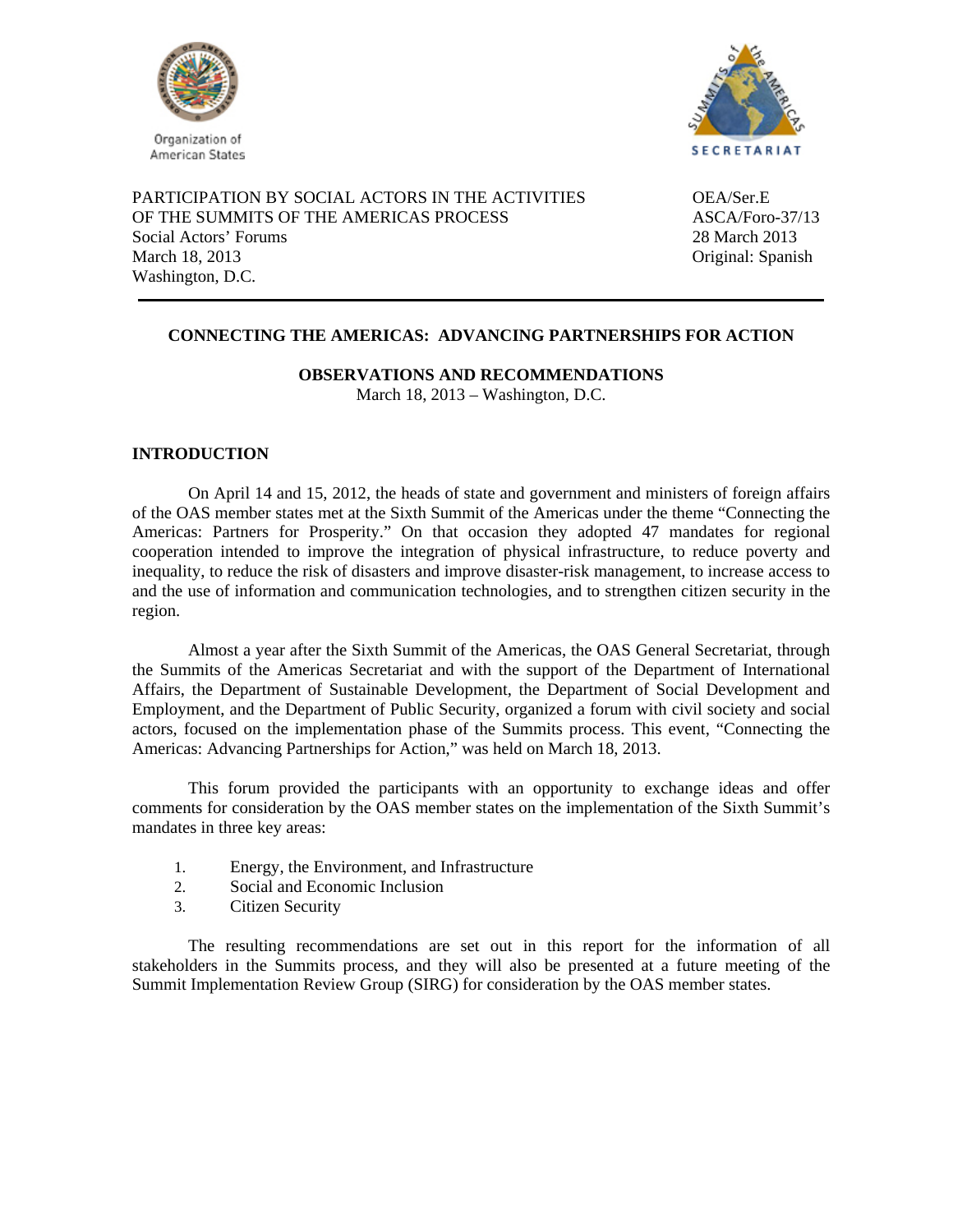#### **TOPIC I: ENERGY, THE ENVIRONMENT, AND INFRASTRUCTURE**

#### **A. INTRODUCTION**

This summary contains the main observations and recommendations that arose from the online consultation "Connecting the Americas: Advancing Partnerships for Action on Energy, the Environment, and Infrastructure," which was held by the OAS Summits of the Americas Secretariat and the Department of Sustainable Development, with the support of the Department of International Affairs, from March 5 to 15, 2013. This on-line consultation was a part of the Secretariat's "Connecting the Americas: Advancing Partnerships for Action" follow-up program, the aim of which is to make progress with the implementation of the commitments agreed on at the Sixth Summit of the Americas. On March 18, the proposal drawn up by the representatives of civil society at the follow-up forum on the Sixth Summit of the Americas was analyzed and validated.

The forum, held in the OAS Main Building on March 18 and attended by representatives from 15 countries, had the following objective: to prepare a series of thematic recommendations on Summit implementation and follow-up, which would be presented to the OAS member states at a future meeting of the Summit Implementation Review Group (SIRG).

For this, the results of the on-line consultation on the topics (held through the Summit Virtual Community) were first presented, together with summaries by OAS specialists on the relevant programs and political processes. A debate was then held on the follow-up initiatives (progress, status, challenges, recommendations, and work with local agencies and government officials), on the role of social actors in their implementation efforts (implementation monitoring, dissemination of information on follow-up and implementation efforts, cooperation with other stakeholders), and on how social actors can be more actively involved in the implementation process. The work was divided between three groups:

Group 1: Energy, the Environment, and Infrastructure (Columbus Room) Group 2: Social and Economic Inclusion (Miranda Room)

Group 3: Citizen Security

The results below were those produced by Group 1: *Energy, the Environment, and Infrastructure.*

#### **B. MAIN COMMENTS AND CONCERNS OF THE PARTICIPANTS**

Among other topics, the forum participants noted that it was essential to promote environmental responsibility within society, together with an awareness of renewable energy. The Americas offer vast natural resources that can be used sustainably to generate energy. Cultural change through education and raising awareness of renewable energy leads to a change in people's mentality regarding the environment. Within communities, strategies for the efficient use of energy and the adoption of renewable sources must be promoted. Without these actions to drive the cultural change sought, the goals of sustainability to which we all aspire will not be attainable. The change must come from the authorities toward the public (top-to-bottom), but also from the public to their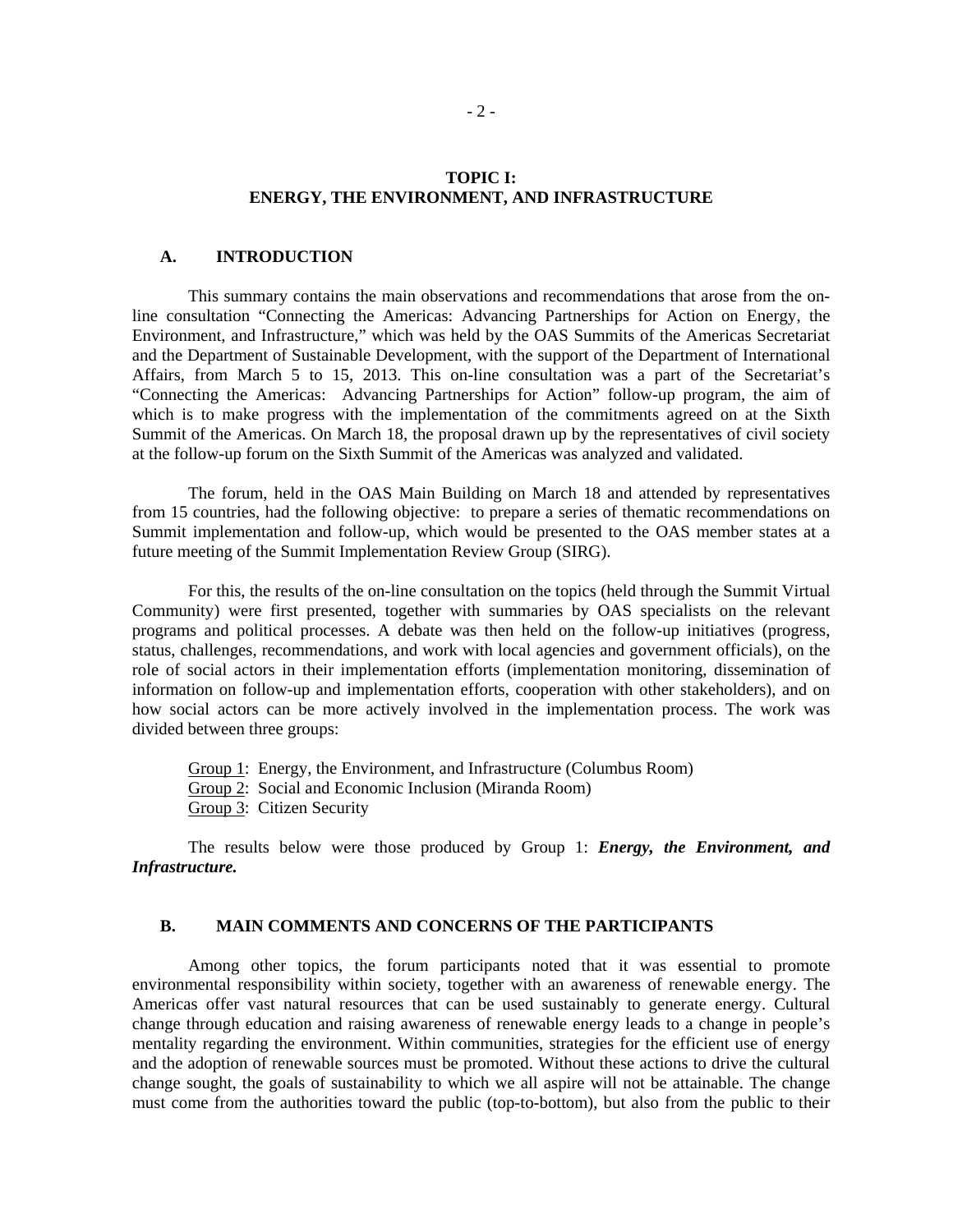authorities as a demand served on them (bottom-up). Policies impose changes in behavior and encourage cultural changes. But the authorities are also guided, or at least should be guided, by the demands of the electorate. For that reason, the citizenry plays an essential role in the development of any policy. Civil society must demand that the government encourage and promote the sustainable use of renewable resources. Through those efforts, future generations will develop a greater awareness of these topics and will act accordingly. The forum participants stated that intersectoral and public-private partnerships were vital in bringing about cultural and political change to ensure sustainability in the use made of energy resources.

They also spoke of technological progress, which offers opportunities to make more effective use of resources. For example, the use of nanotechnology increases the efficiency of photovoltaic panels and so private investment in technologies of that kind must be encouraged, the use of wind energy requires locations where windmills can be installed; hydroelectric developments must be implemented in such a way as to minimize the impact of the reservoirs they create, etc. These are some ideas related to the level of investment required by the development and introduction of nonconventional energy sources. Technological progress can be achieved through financial and fiscal incentives for research and development.

Mention was made of a series of obstacles that hamper the expansion of decentralized renewable-source micro-generation projects. For example, preference is generally given to largescale electricity generation projects, intended to supply large urban areas, to the detriment of smallscale projects that would benefit small communities in greater need. The economic interests in projects of this kind play against the decentralized expansion of renewable sources.

The economic interests and financial needs associated with the development of new, more sustainable energy infrastructure stand as unavoidable obstacles to progress with new sources of energy. A dialogue must be established with the owners of conventional generation sources, and with the agencies that fund the development of nonconventional sources. At the same time, the public–as a sovereign power and also as the provider of the state's tax revenue–must not only be present at that dialogue, but also guide it.

The topic of government policies related to renewable energy was also addressed on the agenda. It was noted that the implementation of policies and standards to promote sustainability and energy efficiency must also address the social, economic, and environmental dimensions. A segmented view of reality is ineffective when it comes to defining policies and guidelines for action. At the same time, energy is a crosscutting topic that affects the economy, growth, industry, employment, the environment, national security, etc. All these are different aspects or facets of the three realities referred to above. An energy policy that does not offer a complete approach and concentrates on one single dimension, ignoring the others, is doomed to failure.

A unified state policy that encourages the use of renewable energy must be a long-term proposition, requiring a framework of institutional and financial stability in order to attain the goals set for it. Through laws that promote the deployment of renewable energy technologies and studies that determine the viability and potential of different sources, governments can create confidence among the investors interested in developing them. At the same time, government policies in favor of renewable energy create new sources of employment and strengthen national energy security. One final aspect of this effort is the interconnection of electricity systems at the national, supranational, and regional levels. This not only strengthens the energy security of each country and its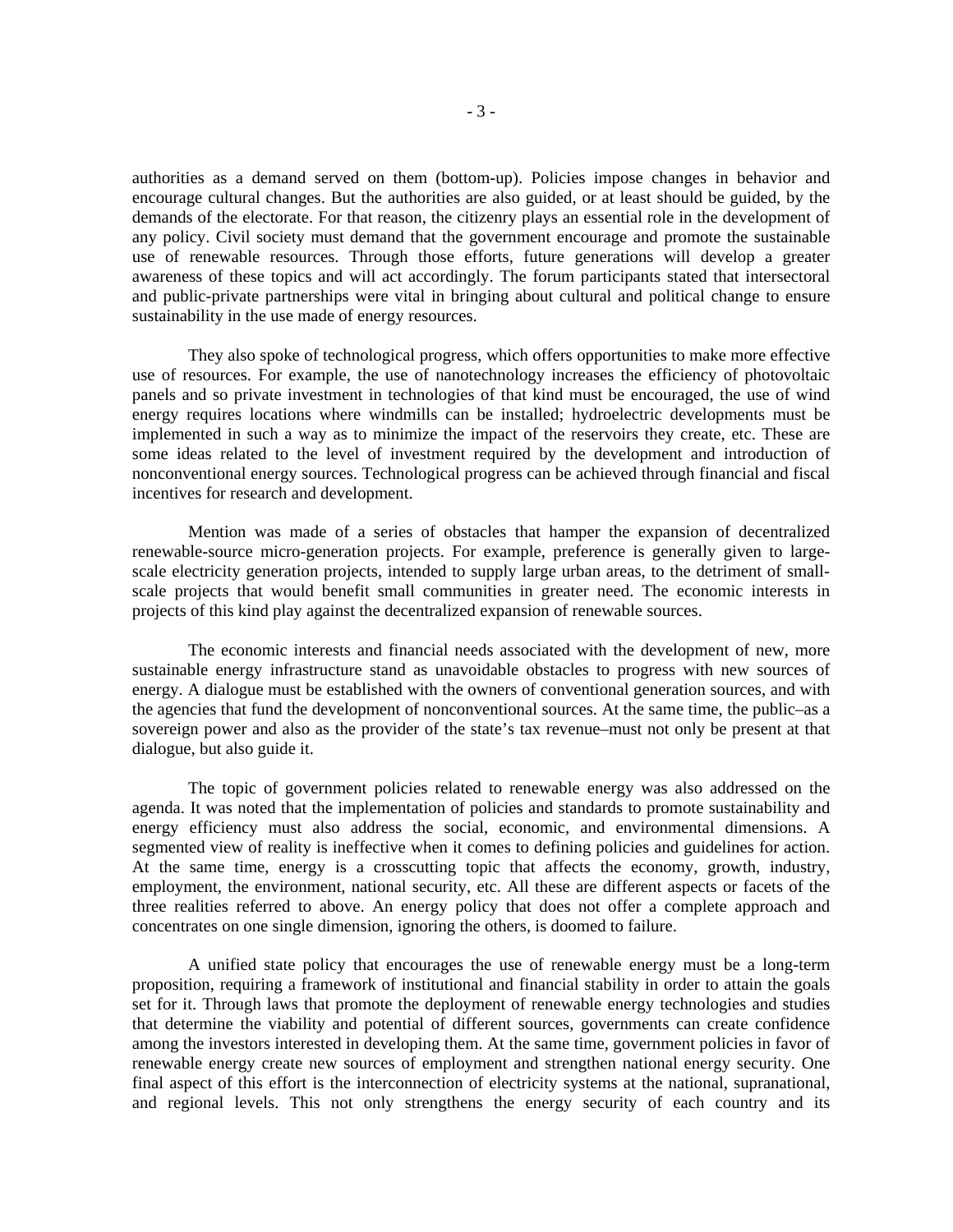interconnected systems; it also creates greater stability in the flow of electricity that, in the case of renewable sources, tends to be intermittent by nature, with the exception of geothermal energy.

Emphasis was placed on the importance of a complete regional diagnostic assessment related to the availability of renewable sources of energy, to include projections of demand in the medium and long terms. That diagnostic assessment would also serve as a way to promote best practices in the areas of renewable energy, energy efficiency, and climate change.

One key topic raised by several of the participants was energy development and its relationship with indigenous communities and aboriginal peoples. The ties between indigenous communities and the land are very close. For these peoples, it is more than a simple equation in which land offers an economic value that can be exploited. For aboriginal communities, land has a deep-rooted spiritual value. Reconciling the spiritual and economic approaches to land is a difficult task. Indigenous communities and aboriginal peoples have much to offer in the debate on the innate value of land, respect for the environment, and the importance given to nature. In a certain way, the modern view of "sustainable development" responds to some of those concerns, but not to all of them.

Finally, reference was made to the global benefits offered by energy mixes based on renewable resources. Burning oil creates carbon dioxide, a greenhouse gas that is causing the increased rapidity of global warming. By reducing its carbon footprint, a country creates environmental benefits for itself and for the entire planet.

#### **C. MAIN RECOMMENDATIONS AND PROPOSALS**

- 1. Awareness campaigns related to renewable energy, energy efficiency, and the importance of a healthy environment for lasting economic and social development, climate change, and human rights; together with the need for environmental restoration, taking into account the experience and wisdom of local inhabitants.
	- a. Promote processes to exchange knowledge with indigenous peoples, Afrodescendants, and *campesinos*, to identify sustainable ways of protecting the environment.
- 2. Promotion of inter-sectoral and public-private partnerships as a tool to bring about cultural and political change toward sustainability in tapping energy resources. Coordination must take place with the regional and global organizations that work on this topic and have information about energy, the environment, and infrastructure in the region, such as the IDB, World Bank, MERCOSUR, CAF, UNASUR, ECLAC, etc., avoiding the duplication of efforts.
- 3. Promotion of financial and fiscal incentives to encourage research and development in renewable energy, innovation, respect for economic rights arising from inventions, and sharing economic benefits through binding agreements.
- 4. Strengthening and creating the capacity for dialogue among governments, indigenous and aboriginal peoples, companies, funding agencies, and involved sectors of civil society,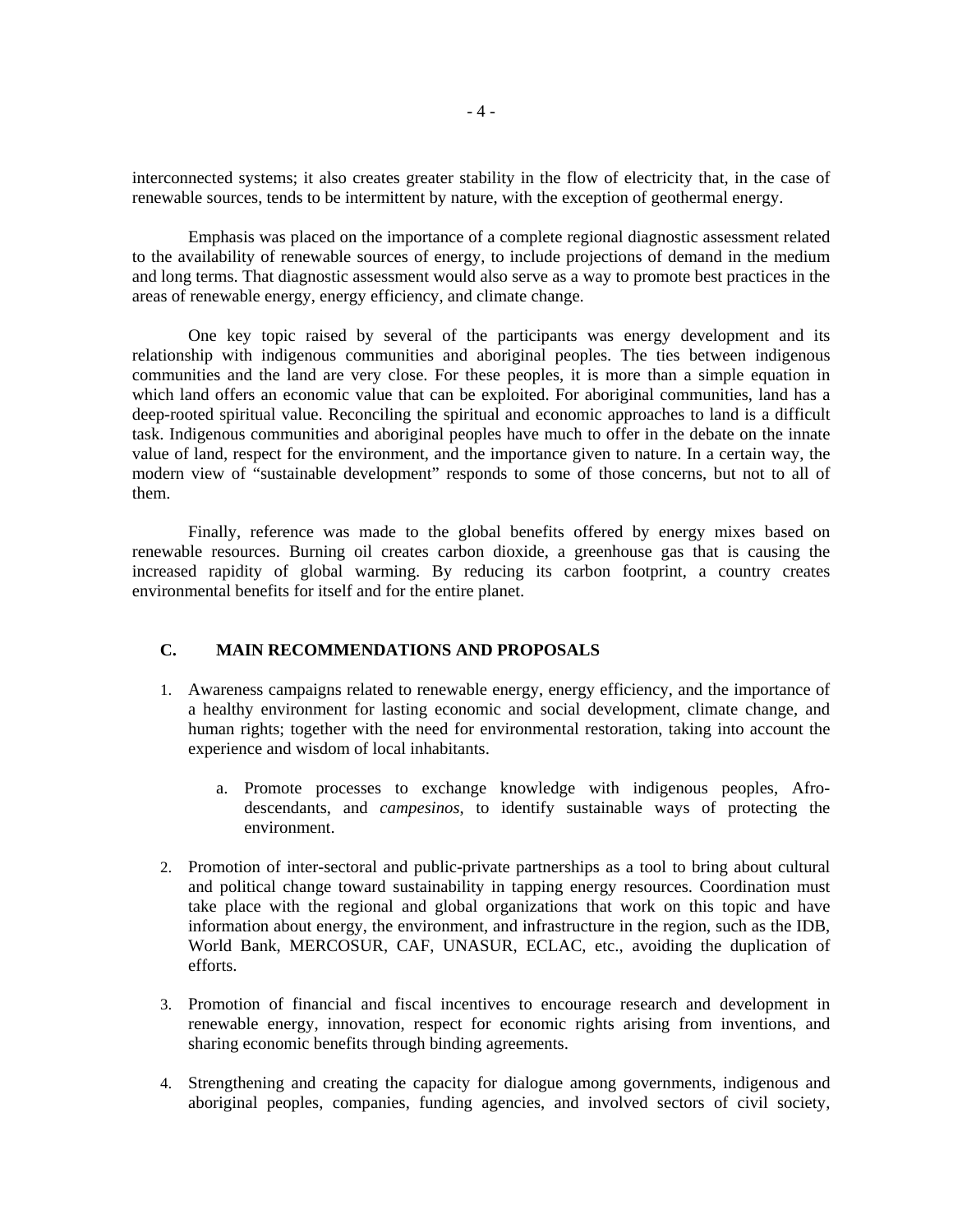regarding both conventional and nonconventional energy sources, with a view to establishing development programs and taking advantage of renewable energy, in accordance with the socioeconomic, environmental, and cultural realities of the communities, while respecting the communities' human rights and placing priority on local and community solutions.

- a. Multi-sectoral networks for publicizing information on projects and processes will be created and strengthened, to connect organizations and governments that are taking action on topics related to the mandates of the Sixth Summit of the Americas.
- 5. Implementation of long-term policies and standards to promote sustainability and energy efficiency, addressing the social, economic, and environmental dimensions of energy and taking human rights into account.
	- a. Preparation of a guide for the development and implementation of infrastructure projects, the result of reviewing and standardizing the region's regulations and practices to produce effective evaluations that pay attention to the social (human rights), environmental, and economic impact.
- 6. Strengthening the institutional and financial frameworks that are geared toward economic and social growth with low carbon emissions, respecting human rights and undertaking to abide by those institutional and financial frameworks.
	- a. Incorporation of instruments for strategic evaluations of the impact on human and social rights for decision-making on projects, policies, and institutional and financial frameworks, including civil society in those evaluations.
- 7. Expansion of renewable energy markets as a tool for creating jobs and developing the regional economy and its component national economies.
- 8. Comprehensively assess the best possible option for improving access to and the availability of energy, considering the economic, environmental, and social implications of interconnecting both national and supranational/regional electricity systems as a way to consolidate the region's energy security and to create greater stability in the flow of electricity which, in the case of renewable sources, tends to be intermittent because of their very nature.
- 9. Respect the rights of indigenous and Afro-descendant peoples, including the promotion of participation by indigenous communities and aboriginal peoples in the debate on the use of energy resources.
- 10. Incorporate the possible impacts of the suggested policies and projects on climate change and energy–for example, the possible greenhouse gas emissions of large dams–in appraising the global benefits offered by energy mixes based on renewable resources as a way to combat global warming.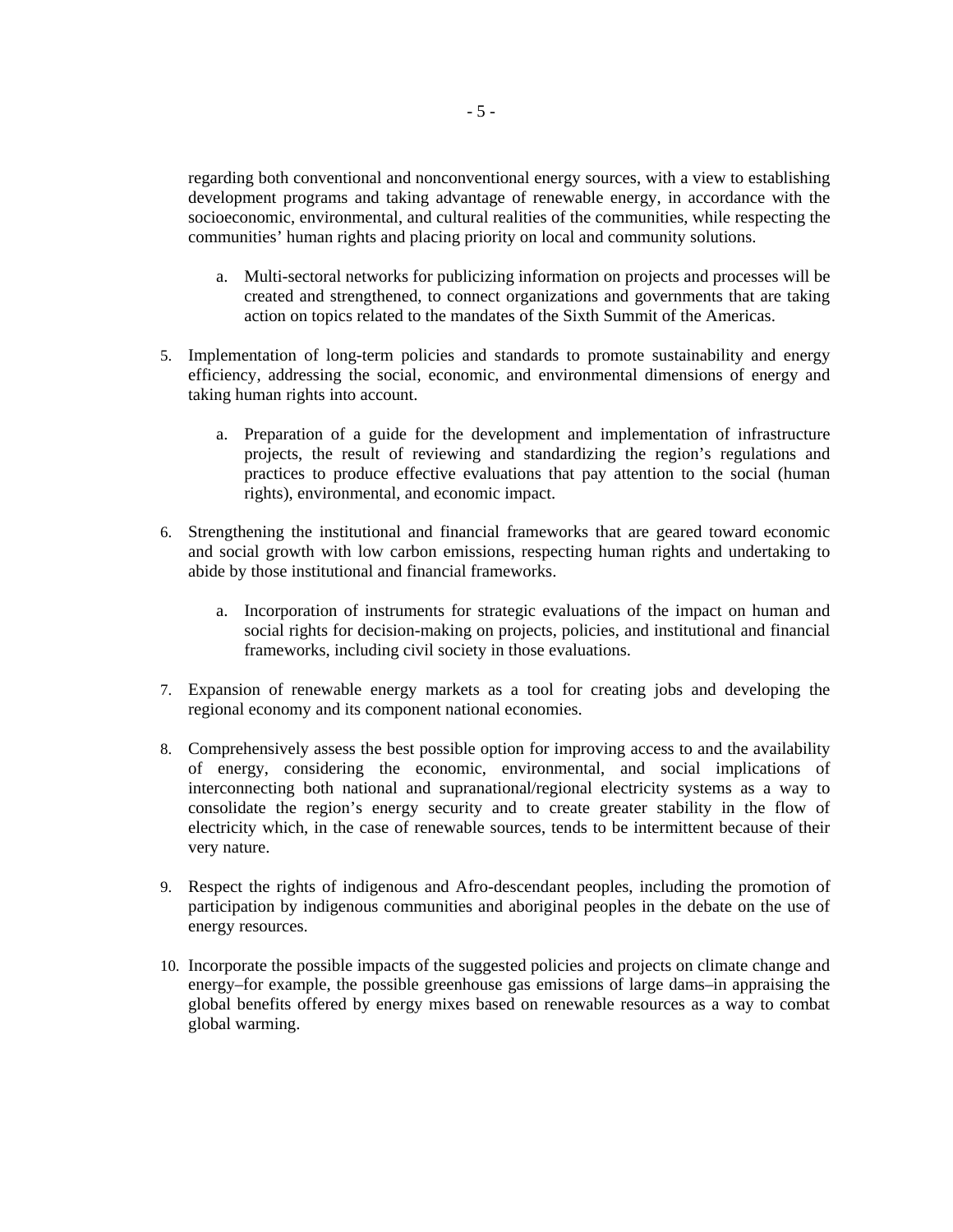#### **General recommendations:**

The OAS should establish, as a reference framework for crosscutting application, principles to ensure the inclusion of a sustainable approach in the development of energy and infrastructure in the region, including:

- Assessments of the environmental impact of projects and activities;
- The principle of precaution;
- The principle of non-regression.

## **TOPIC II: SOCIAL AND ECONOMIC INCLUSION**

The working group on social and economic inclusion opened with a presentation by the OAS Department of Social Development and Employment, reporting on progress with the adoption of the Inter-American Social Charter over the past seven years. The seven areas of social policy were explained, along with the conditions necessary for their realization. The topics and crosscutting approaches it contains were also presented, as well as a description of the work that was currently underway in designing a plan of action for the Charter.

It was further explained that this plan of action is informed by the OAS's historical efforts in dialoguing with the labor ministries through the Ministerial Meetings and through the Inter-American Network for Labor Administration (RIAL), and in strengthening labor inspections in order to strengthen justice in the workplace.

Against that backdrop, the group agreed with the approach being developed by the OAS, on the basis of the terms of the Charter, regarding the urgency of achieving social and economic inclusion through decent work, without any discrimination, particularly of a racial or ethnic nature.

The working group agreed that the workplace was a privileged location, where the macroeconomy directly connects with the well-being of families.

The participants stated that in dealing with the topic of people of African descent, the Charter was very limited from the point of view of democracy and Afro-descendants in that it failed to address the relationship between poverty, ethnic origin, and race, which causes questions to arise about the very existence of truly democratic systems throughout the region. They said that in countries with high rates of racism and social discrimination, those factors were combining, and the statistics were reflecting the relationship between ethnic groups and the poverty of Afro-descendant and indigenous groups.

It was therefore necessary to extend policies for underprivileged groups, particularly for employment among excluded Afro-descendant and indigenous youth, who are the ones who lack high-level education. There was consequently a need for policies targeting these groups to close the gaps of inequality in the areas of health, employment, and social protection.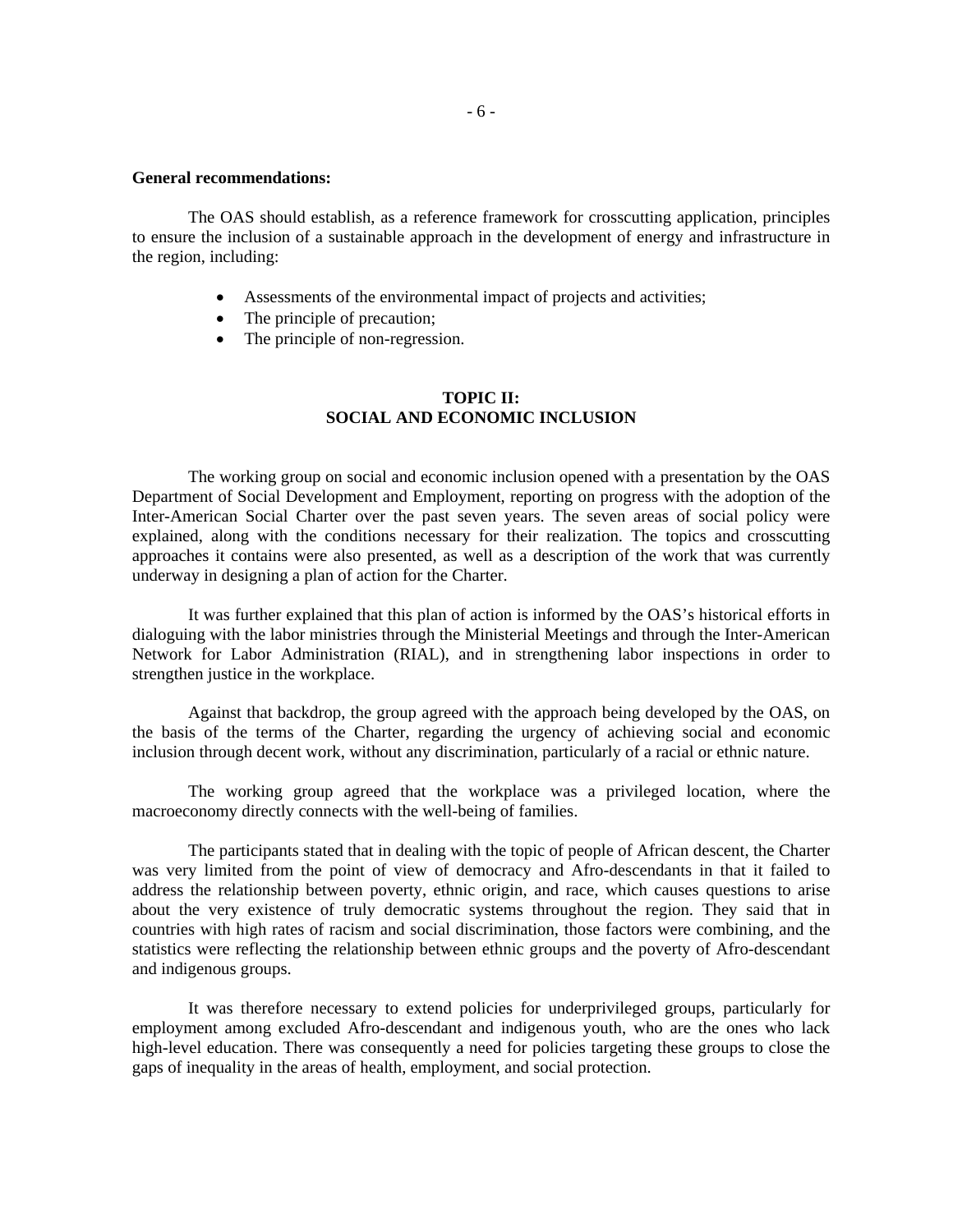Mention was made of the challenge posed by the unfavorable relationship between formal and informal work, with the latter prevailing in the region, particularly given the fact that labor ministries only supervise formal work. That leads to other matters, including the topic of pensions and those companies that manage pension funds, which gives rise to the problem of people who, at the end of their working lives, will receive pensions that are tiny in comparison to the wages they earned while employed. This problem is particularly serious in countries like Chile, where the population is aging rapidly.

Emphasis was placed on the employment problems of young people, particularly younger women, who are on occasions overqualified and must accept jobs with a lower added value. That leads again to the structural problem of decent work, and to true corporate social responsibility, in which business ethics that go further than their instrumental use for mere image purposes are essential. The topic of corporate social responsibility has enormous potential, but the idea is not to create a foundation in parallel to the company without respecting labor rights: such respect must be the central point.

Emphasis was placed on relations within the government for developing promotional policies to encourage the economy and decent work, to carry out inspections of working conditions, to involve civil society in monitoring compliance with that, and to involve private enterprise in the creation of wealth and decent work.

There was consensus regarding the importance of inquiring as to who hires people and why they hire them. In other words, what are the true reasons and incentives of employers in hiring workers: whether they do so to meet the labor legislation and other obligations, or whether they do so merely to create the greatest possible levels of profit. In addition, to inquire as to what the value proposal of those businesses is.

Mention was made of the limitations faced by states in creating jobs, on account of which entrepreneurship and SMEs–the region's main employers–needed to be promoted.

Questions were also raised about the supposed role of ministries in labor intermediation, in which it had to be acknowledged that in reality, neither the ministries nor the government in general were job creators (other than positions in the public sector, logically); instead, they are essentially promoters and supervisors, except as regards the production of development policies. The value they add is, in some cases, very low. This could be merely an opportunity for them to request increased resources for programs and projects, which do not translate into benefits. Labor ministries have a role to play, regarding minimum employment regulations.

Statistics for NEETs (young people involved in neither education, employment nor training) indicate that a third of them are women. The idea is that in each of the areas, we conduct an analysis and determine what should be done with each of them.

Reference was made to the problem of low union membership in our countries. The topic of multinationals was raised, together with how they monopolize work, facilitate precarious contracting, and reduce unionization rates. Note was made of the ILO's efforts in promoting the adoption of social protection floors.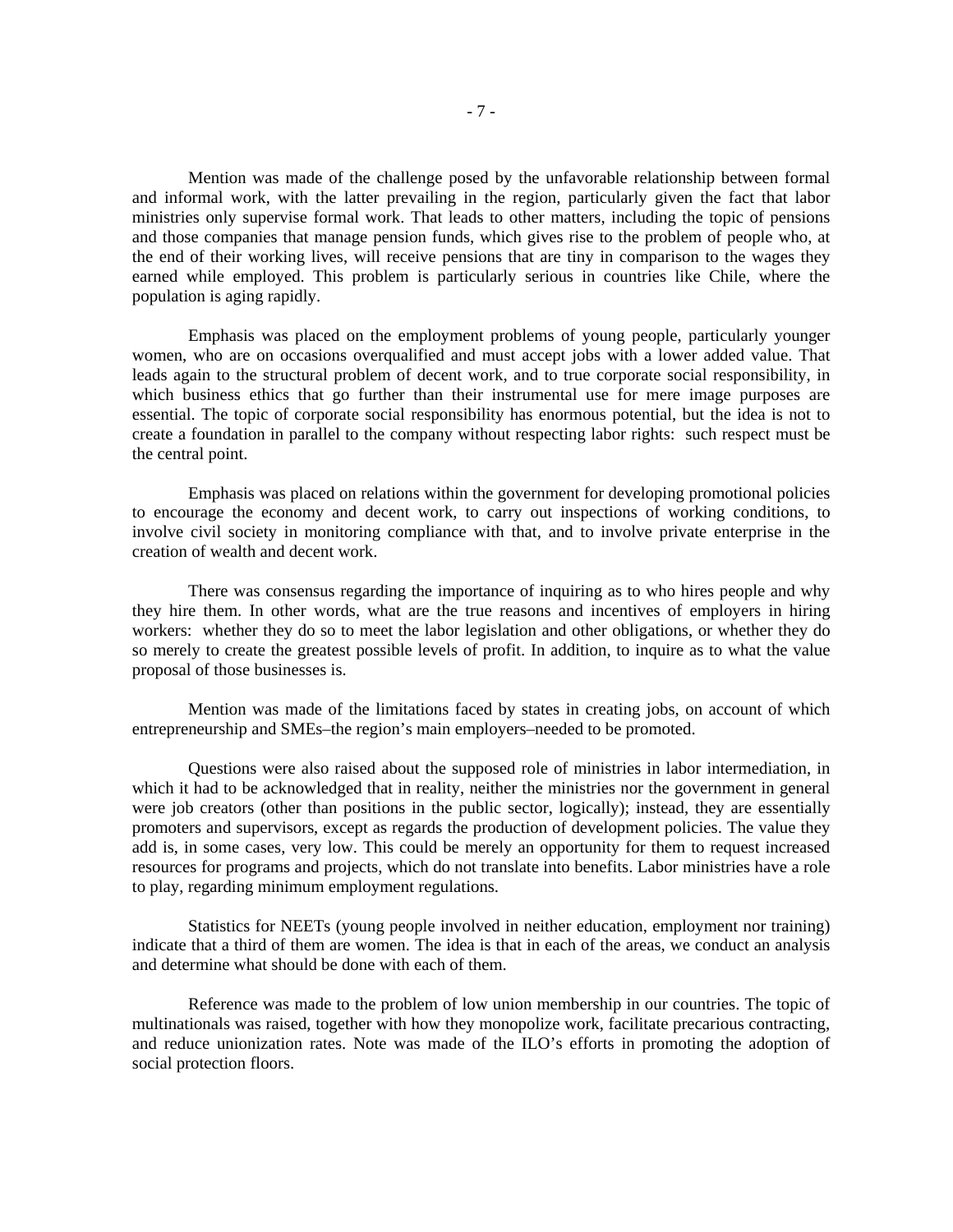In all the variables in the areas of education and poverty is where we see the major stumbling blocks, and it is in those topics that the crosscutting nature of the Charter applies. On the topic of youth, the classical concept holds that an individual is in a process of development, for the family and society--those premises are not met in the case of Afro-descendant communities.

As an example, it was stated that in countries like Costa Rica and Colombia, the cities closest to the ports were those with the highest poverty rates, in spite of being in the areas with the greatest economic impact, and that was where Afro-descendant populations were found. That is in contrast to developed countries, where cities with ports report the highest levels of development.

It is imperative that those sectors be supplied with minimal conditions of health, education, and food for those groups. In Colombia there is a very delicate situation vis-à-vis the topic of armed groups and drug trafficking and, combined with the topic of access to justice, it is in that scenario that Afro-descendant youth must be seen.

Mention was made of the importance that development initiatives include the local viewpoint, in order to reduce the disconnect between development and communities. The topic of economic geographical development, upon analysis, appeared to be a matter of equality.

It was remarked that the region continues to extract its nonrenewable natural resources, which leads to the paradox of having populations excluded from those activities that see their own resources being taken away while they live in poverty.

Finally, the topic of indicators and specific goals was discussed. It was described as one of the challenges of this process, which had to be interconnected with the Millennium Development Goals, and the meeting expressed regret that some countries did not allow themselves to be measured.

#### **RECOMMENDATIONS**

- Democracy, dialogue, and national and international social participation (permanent forum for Afro-descendant groups in the OAS, allowing them to participate, in particular, at Summits and General Assemblies, and to present specific proposals);
- Education, training, and retraining for participation and inclusion in work, and also for sustainable development (Article 6 of the framework convention on the environment);
- Sustainable development linked to the topic of decent work and decent employment;
- Public policies for social inclusion, with a particular emphasis on the most vulnerable and marginalized groups and sectors;
- Effective policies for territorial development;
- Policies for incentives, investment, and responsible and sustainable development with decent jobs, and with systems for transparency and verifications;
- Basic social protection floors for all;
- Territorial development and inclusion of communities;
- Address the topic of the distribution of resources and regional programs;
- Assess needs from the point of view of small communities;
- Systematize strategies for inclusion and social development that exist in the region and that can be used as a database to benefit from experiences;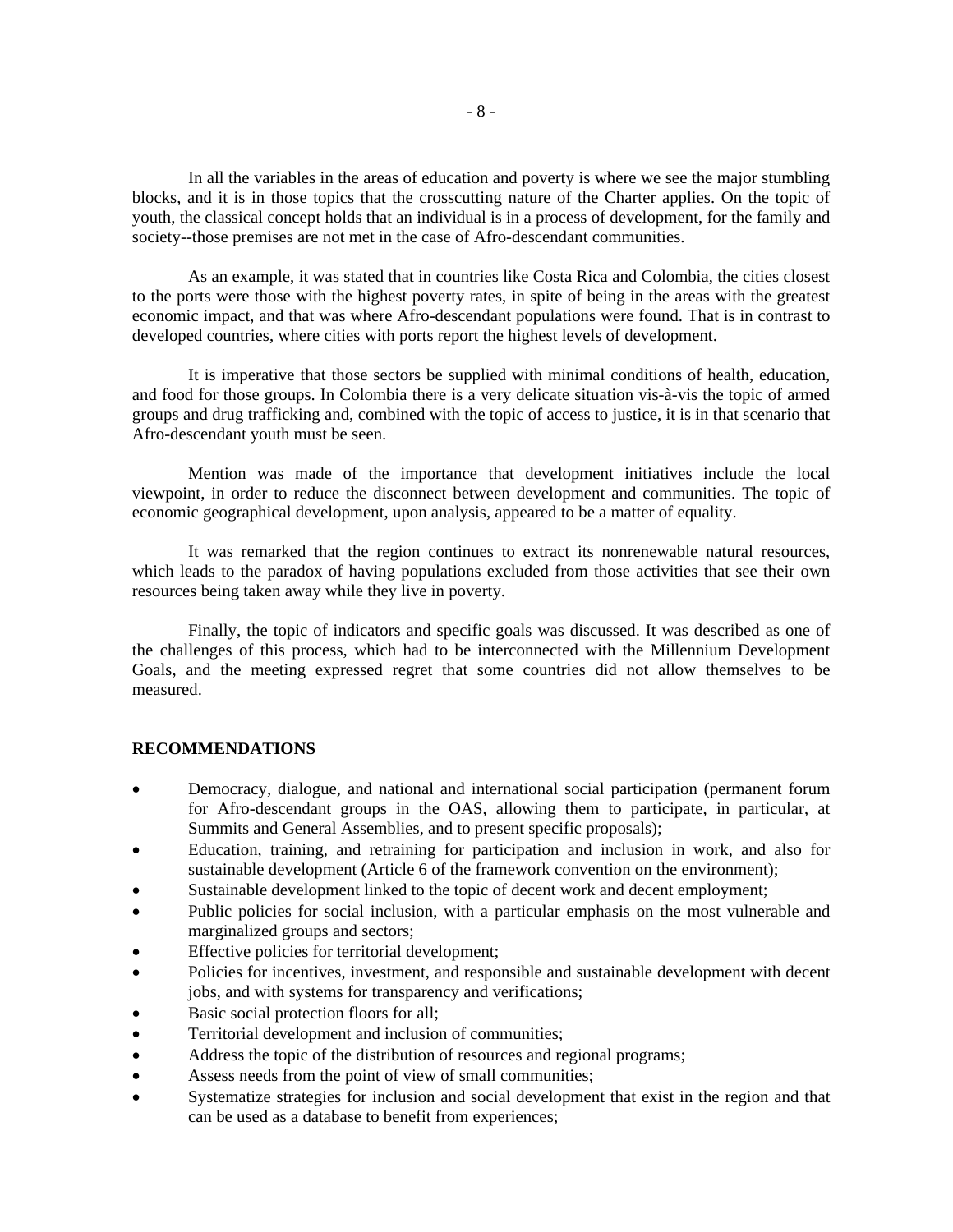- Governments should give more thorough consideration to incentives and market logic;
- Governments should implement public policies for social inclusion and basic social protection floors, allowing the entire population access to basic services;
- Produce a diagnostic study of living conditions and development levels in the most vulnerable communities and sectors, reflecting their realities as closely as possible, and use it to create viable scenarios and projections on the effects of effective public policies;
- To improve the quality of the job market, questions must be asked about those who hire workers: regarding why they do so, the value of their proposals, and the market motivations for hiring. This is of vital importance in identifying whether the motivation is to meet their obligations and thus be more competitive, or whether they merely do so in order to generate more profit;
- The ratification and enforcement of the ILO's basic conventions is essential, along with their effective enforcement, in order to ensure a legal framework that is fair, transparent, and inclusive (Conventions Nos. 81, 87, 98, 29, 105, 118, 138, 182, 100, 111, and 169).

## **TOPIC III: CITIZEN SECURITY**

The working group on the citizen security and transnational organized crime mandates handed down by the Sixth Summit of the Americas noted the following shortcomings in the implementation of those mandates and suggested the following measures in order to overcome them.

## **A. Conclusions and general proposals**

# 1. **General conclusions**

- a) Noncompliance. There are shortcomings in compliance with the citizen security mandates on the part of the various authorities involved. This situation arises in all regions of the Hemisphere, English-speaking and Latin America alike;
- b) Corruption is the main weakness in the institutions responsible for ensuring citizen security and the reason for noncompliance with the mandates;
- c) Mandates cannot be mere declarations. Summits are not just a photo opportunity.

## 2. **General proposals**

- a) States must have concrete goals, with defined actions and time frames. Indicators for the mandates should be established to facilitate the monitoring and evaluation of compliance;
- b) Empower civil society to audit mandate compliance (regular and more frequent social auditing);
- c) Create an international observatory, between the OAS and civil society, to deal with the different topics and provide regular, impartial reports.
- d) Establish consequences for noncompliance.